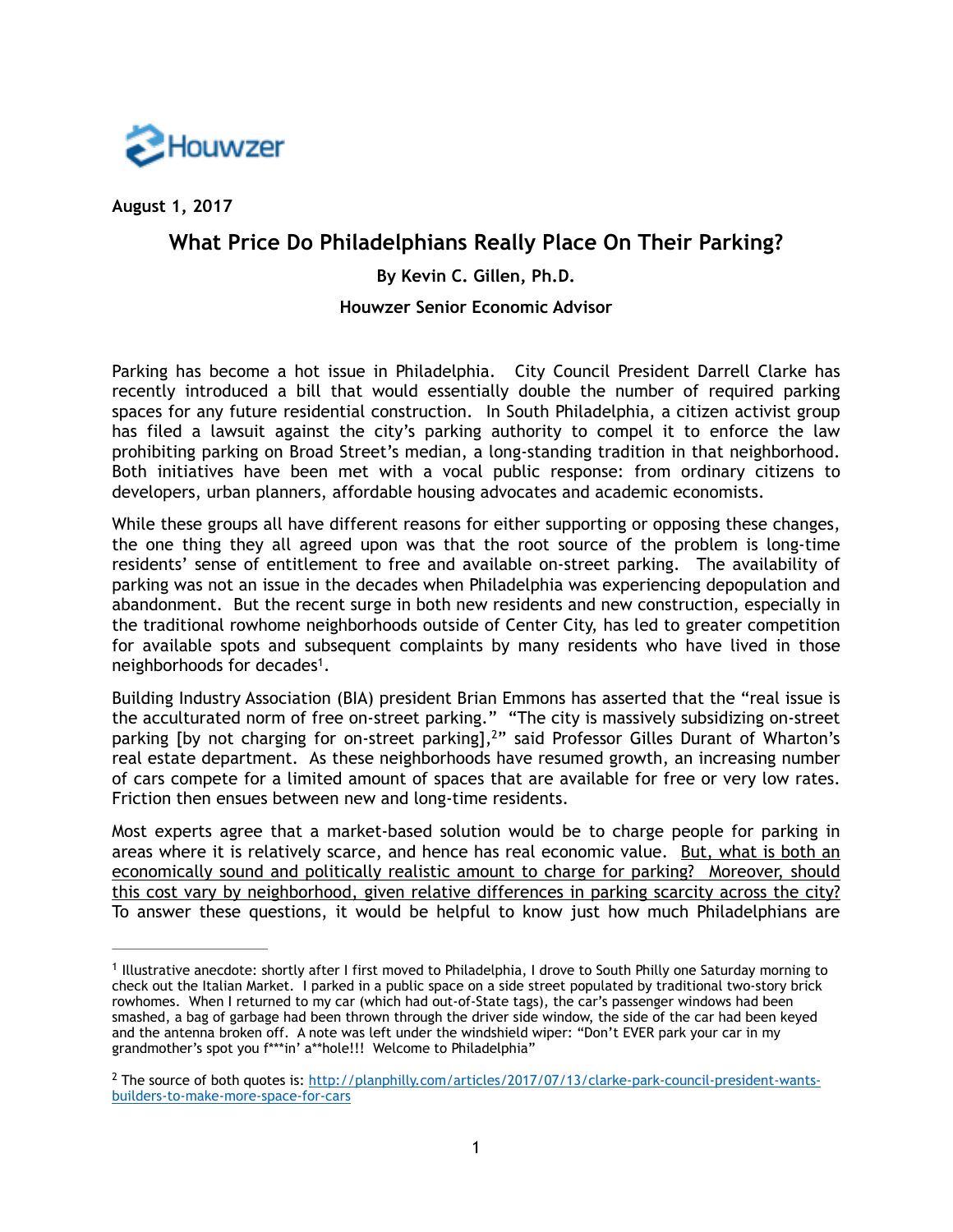willing—and able—to pay for parking, and how this changes for different neighborhoods in the city.

This research piece endeavors to answer just that. A regression-based approach was used to compare the sales prices of dwellings with private parking to the prices of dwellings without parking, while simultaneously controlling for any qualitative and quantitative differences between the properties; e.g. square footage, age and condition of the structure, lot size, etc<sup>3</sup>. The regression output then reports how much the inclusion of a parking space contributes to a home's value in percentage terms. This percentage is then converted to dollars by multiplying it times the median value of a home to obtain how much the addition of a parking space increases a dwelling's dollar value. This price can then be interpreted as how much homeowners are willing to pay for a parking space. This was done separately for houses v. condos, since they are fundamentally different types of dwellings with different types of parking: houses have individual garages, whereas condos have a designated space in either a parking garage or surface lot.

The results for the first set of regressions, which estimated the average price of a private parking space citywide, is given below<sup>4</sup>.



The chart on the left shows the average *percent* premium that dwellings with private parking have over comparable dwellings without parking. The chart on the right shows the average *dollar* premium for the same. The results are interpreted as follows:

• In Philadelphia, houses with garages typically sell for an average price that is 10.3% higher than houses without garages. Given the current average Philadelphia house

<sup>&</sup>lt;sup>3</sup> These types of regressions are termed "hybrid hedonic regressions", and are commonly deployed in the fields of urban and real estate economics. The regressions were computed using all arms-length sales of houses and condos in Philadelphia since 2012, when the local housing market began to recover. For further technical details on these types of regressions, see: Rosen, Sherwin, "Hedonic Prices and Implicit Markets: Product Differentiation in Pure Competition," *The Journal of Political Economy*, Vol. 82(1), Jan.-Feb. 1974, pp 34-55.

 $<sup>4</sup>$  In the interest of brevity and readability, I report the regression results in visual form. The actual regression</sup> output can be found in the appendix to this paper. Technical questions about the regression procedure and its output can be directed to: [Kevin.C.Gillen@Drexel.edu](mailto:Kevin.C.Gillen@Drexel.edu)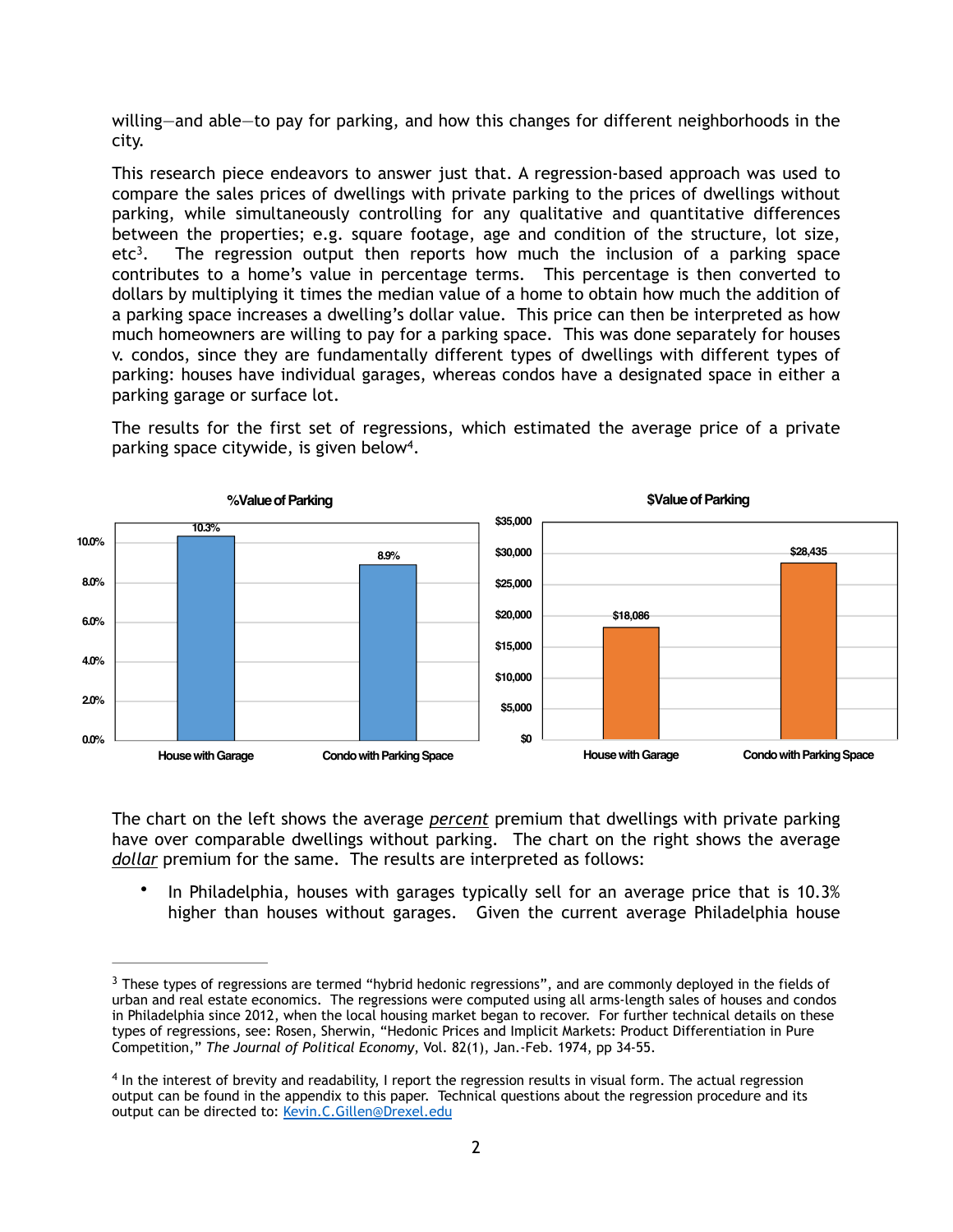price of  $$175,000^5$ , this implies a price premium of just over  $$18,000$ , which can be interpreted as the current average value of a garage in Philadelphia.

- Similarly, condos with parking spaces currently sell for an average of nearly 9% more than condos without parking spaces. Given the current average Philadelphia condo price of \$320,000, this implies a price premium of \$28,435, which can be interpreted as the current average value of a condo parking space in Philadelphia.
- Interestingly, the percent value of parking is higher for houses than for condos, but the opposite is true for their dollar values. There are multiple potential (but noncompeting) explanations for this:
	- o A garage is typically larger than a condo parking space, and is also a sheltered structure that has the possibility for greater functionality than a simple parking space. For example, it can also be used as a workshop or for storage. Hence, its percent contribution to a dwelling's value could be expected to be greater than the percent contribution of a simple unenclosed parking space.
	- o Condos are disproportionately high-rise structures located in high-density areas with relatively high land costs; e.g. Center City. Since the cost of development is much higher in such locations, it would seem reasonable to expect that the dollar price of a parking space to be higher, in order to cover the cost of providing that space; esp. in a multi-story parking garage.
	- o Houses are disproportionately located in lower-density neighborhoods whereas condos are located in higher-density neighborhoods. It may be that households who choose to live in houses choose to do because of a relatively stronger preference to own and use a vehicle, whereas condo dwellers are more likely to be drawn to the walkability and high concentration of amenities that downtown living offers, and so have either a lesser need or desire for a vehicle. Thus, the importance of parking is greater for homeowners rather than condo owners, which can explain the higher percent premium for parking that homeowners are willing to pay.
	- o Lastly, the typical cost of a single-family house in Philadelphia is substantially lower than the typical cost of a condo: \$175,000 v. \$320,000, currently. So, even though the percent premium for parking is higher for homeowners, it still results in a lower dollar premium when multiplied against the (lower) price of a typical house.

<sup>&</sup>lt;sup>5</sup> All house price data courtesy of the City's Recorder of Deeds, as-of 2017 Q1.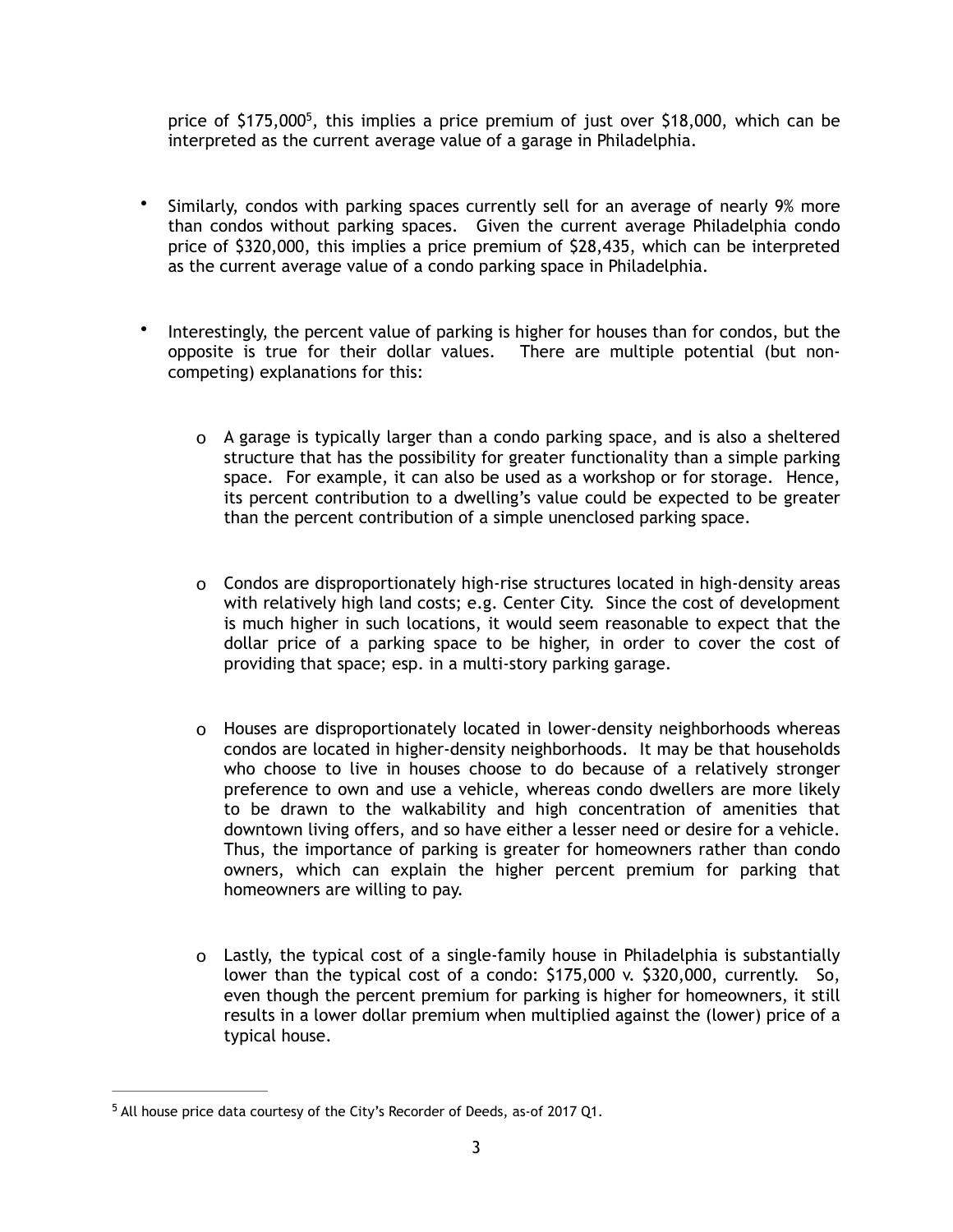The results indicate that parking clearly has value to Philadelphia households. However, they also indicate that this value can have significant variation with respect to how it is measured  $(X, Y, \xi)$ , the type of lifestyle (house v. condo), and the type of parking (garage v. parking space). Moreover, all of these are likely to be correlated with both the location and relative density of development, since the overall demand and supply for parking will vary significantly with these factors.

So, a second set of regressions was estimated that measure how the willingness-to-pay for parking varies with location (and thus density<sup>6</sup>) across the city. This was done by first creating a variable that measures the average cost of parking in core Center City, which is geographically defined as being within one mile of Philadelphia's City Hall. Then the parking variable was interacted with each dwelling's distance from City Hall, which is measured in miles. Lastly, a squared term of the latter variable was also computed and added to the regression to allow for any nonlinearity in the resulting pricing equation. The results measure how the value of parking changes with distance from Center City.



The chart on the left shows how the value of a house with a garage changes as distance from Center City increases, while the one on the right shows the same thing but for a condo with a parking space. The blue lines represents the percent change, while the orange lines represent the dollar change. Distance from the CBD (City Hall) is plotted on the horizontal axis, with distance increasing as you move from left to right. For both charts, the percent value of parking is plotted on the left-most vertical axis, while its dollar value is plotted on the right-most vertical axis. The results are interpreted as follows:

In core Center City (<1 mile from City Hall), parking clearly has a high premium in both percent and dollar terms. It is 8% for houses and 14.3% for condos. In dollar terms, this is a price premium of nearly \$60,000 for houses and nearly \$65,000 for condos.

The density of housing essentially declines almost perfectly monotonically with distance from Philadelphia's CBD, 6 from high-rise condos and apartments in core center city, to attached 3- and 4-story houses in the neighborhoods immediately adjacent to it, to attached 2-story rowhomes in the next ring of neighborhoods, to semi-detached and detached homes in the most distant neighborhoods.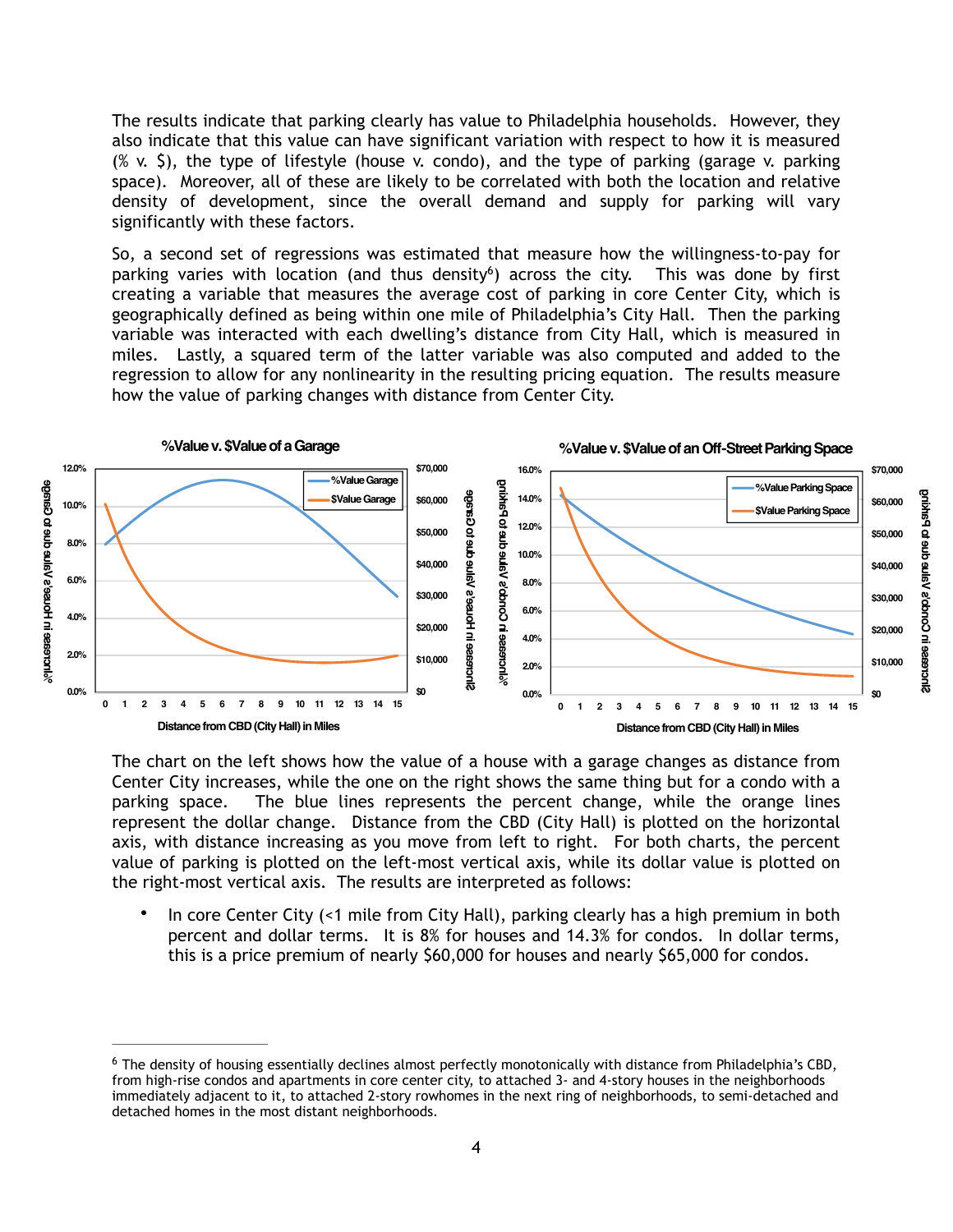- In Center City, the percent premium of parking is nearly double for condos than for houses, but the actual dollar value for condo parking is only slightly higher than for a house. Note that this is the opposite of what was found citywide, where houses had the higher percent premium but lower dollar value. The reason is simple: on-street parking is very scarce downtown, and condo parking spaces are overwhelmingly likely to be in mid-to-high rise parking garages (or even underground), which is far more expensive to construct than a ground-level single-car garage attached to a house. Thus, in prime downtown locations, condo buyers not only place a higher premium than homebuyers do on parking, but are forced to pay a higher price for it as well.
- As distance from core Center City increases (i.e. as you move away from downtown), the percent value of parking actually increases for houses before beginning to decline again at further distances. From a distance of zero miles to a distance of six miles from City Hall, the percent value of a garage climbs from nearly 8% to a peak of 11.4% before reversing direction and declining to a low of 5.1% in the outermost neighborhoods of the city. This indicates that homeowners in the inner-to-middle ring neighborhoods around Center City place a greater relative value on parking than either core Center City homeowners or homeowners on the city's periphery.
- For condo properties, the relationship between the value of parking and location is much simpler: it drops steadily in percent terms as proximity to Center City declines. Each additional mile further from Center City is associated with an average decline of 8.4% in the value of a condo parking space. However, this relationship is also nonlinear: the value of a parking space drops rapidly as you move out of Center City to adjacent neighborhoods, but then begins to drop at a slower pace. For example, the percent value of a condo parking space drops from 14.3% in core Center City to 9.6% at five miles from Center City, but then drops to only 6.4% ten miles from Center City and then to just 4.3% fifteen miles from Center City.

Thus, there is a markedly different spatial pattern in the percent value of parking for houses v. condos. In the case of houses, the neighborhoods where private parking has the highest value are neighborhoods of middling-density. These areas of historically high housing density (i.e. attached rowhomes) but of relatively low population density (due to depopulation), and so on-street parking was readily available and hence many homeowners chose to own a car. But, the recent growth in both new housing and new residents has created a relative scarcity of parking, and this has driven up the market value of private parking.

But, unlike Center City, these neighborhoods do not have a high enough density of jobs, amenities or transportation options to make a car-free lifestyle desirable or even possible. And, there is also the possible historical and cultural inertia of vehicle ownership: many of these long-term residents have been accustomed to owning a car, and although recent developments have made it relatively more difficult and expensive to do so, it has not been enough to make them willing to relinquish their vehicles altogether.

But this is not the case for condos, for which the percent value of parking steadily declines with distance from downtown. This can be explained by the fact that-regardless of their location—condo projects tend to be of relatively higher-density than single-family homes.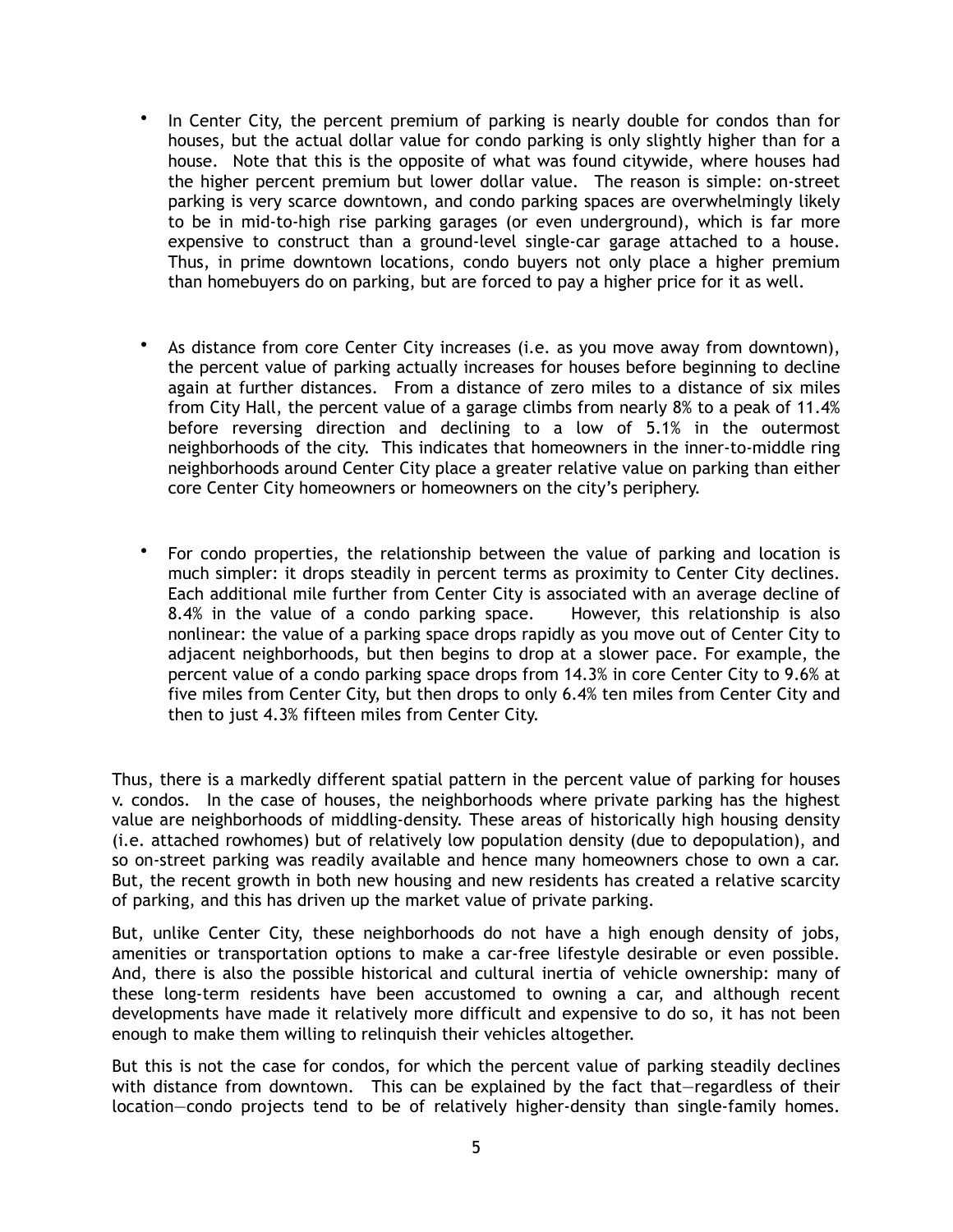While this might initially seem to suggest that condo dwellers should always place a higher, and not lower premium on parking, this overlooks the location and design of condo properties: in contrast to single-family houses, condos tend to be more likely to be located very close to major transit stops (esp. rail) and on commercial corridors where retail and dining options are relatively plentiful. Moreover, many condo projects are of sufficient scale that they can support their own on-site grocery store, drugstore and dry cleaner, thus reducing the need for a car. Consequently, the desire for walkability and the relatively greater and accessible supply of amenities and transit options reduce the relative demand for parking for condo residents, regardless of their location; e.g. Center City or outer neighborhood.

In the case of the dollar value of parking, however, both homeowners and condo dwellers exhibit much more similar willingness-to-pay for parking:

- The prices of both garages and parking spaces decline steadily as distance from Center City increases.
- From a peak of just over \$59,000 in core Center City, the value of a garage declines by an average of about \$4,500 per mile with each mile from Center City, although this decline is more rapid for the first few miles than for the later ones.
- From a peak of nearly \$65,000 in core Center City, the value of a condo parking space declines by an average of just under \$4,000 per mile with each mile from Center City. Like garages, this decline is larger for the first few miles than for the subsequent ones.
- However, the dollar value of a garage hits its low of \$9,349 at mile eleven, and then begins to modestly rise again to a value of \$11,566 at mile fifteen, which is the maximum distance from Center City.
- By contrast, the value of a condo parking space declines continuously with distance from Center City, bottoming out at \$5,767 at mile fifteen.

The fact that the dollar value of parking steadily drops with distance from downtown should not be surprising: land values—and hence the cost of providing parking—generally decline with distance from downtown. Moreover, the density of housing development also declines with distance from Center City (which is also driven by declining land costs). With lower density, there is greater availability of free or low-cost on-street parking. Hence, since there is both a greater supply of public parking and a lower cost of providing it, its price falls.

The fact that the price of parking actually starts to increase again for garages in the outermost neighborhoods but not for condos simply has to do with the difference in property prices between the two. The price of housing in far Northeast or Northwest Philadelphia is significantly higher than in the middle neighborhoods of North, West or South Philadelphia. Eight miles from Center City, the average price of a house is \$91,000, but at mile fifteen it is \$219,000. For these same distances, the comparable numbers for condos are \$137,000 and \$130,000, respectively. Although homeowners at a distance of fifteen miles have a higher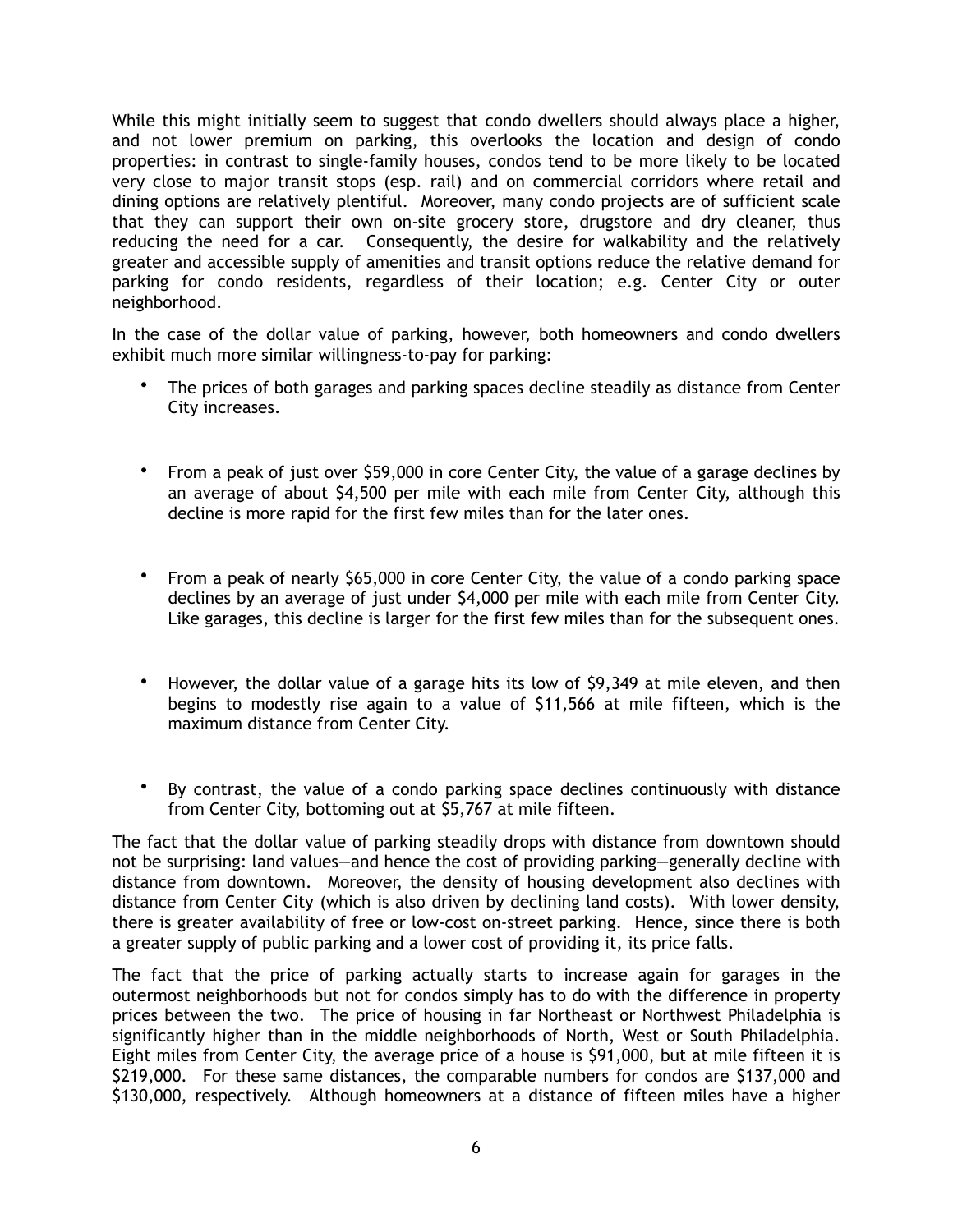percent preference for parking compared to condo owners  $(5.1\% \text{ v } 4.3\%)$ , the substantially higher price of houses over condos at this distance results in a mathematically higher dollar value of parking. Hence, the fact that garages have a dollar value that is approximately double that of condo parking spaces simply reflects the higher overall house prices in these outermost neighborhoods, rather than because of a strong preference for parking by homeowners v. condo owners.

To provide a more geographically explicit depiction of how the value of parking varies across individual neighborhoods, the following maps color-code each Census Tract in Philadelphia by the percent value of a garage and parking space, respectively, based upon the distance of each Tract from City Hall and the median price of dwelling at that distance<sup>7</sup>:



## **Percent Value of a Garage Server Allen Server Allen Percent Value of a Parking**

## **Space**

The map on the left shows the typical percent increase in the price of a house that has a garage, while the one on the right shows the same for a condo with a parking space. A temperature color ramp is used to color-code each Tract by the percent increase, with warm colors (orange, red) denoting neighborhoods where parking has a relatively high percentage value and cool colors (light and dark blue) denoting neighborhoods where parking has a relatively low percent value $8$ .

The maps clearly show the different spatial patterns in the percent value of garages v. parking spaces. In Center City and its immediately adjacent neighborhoods, the inclusion of a garage to a house typically increases the home's value by 7-8.5%, as denoted by the light blue Tracts in the center of the map on the left. By contrast, the inclusion of a parking space to a condo in Center City increases its value by more than 13%. Moreover, the data indicates that the geographic definition of Center City is much more stringent for the condo market than for

 $7$  These maps implicitly assume that house prices in Philadelphia follow an isotropic process: that is, they vary with distance from downtown, but not with direction; e.g. north v. south v. west. While dwelling prices in general decline as distance from Center City increases, the particular rate of decline can indeed change with respect to what direction is being examined. Future research should address this.

 $8$  The break points in the color ramp are based upon the quintiles of the distribution of %value; i.e. they are chosen such that exactly 20% of all Tracts fall into one of the five color categories.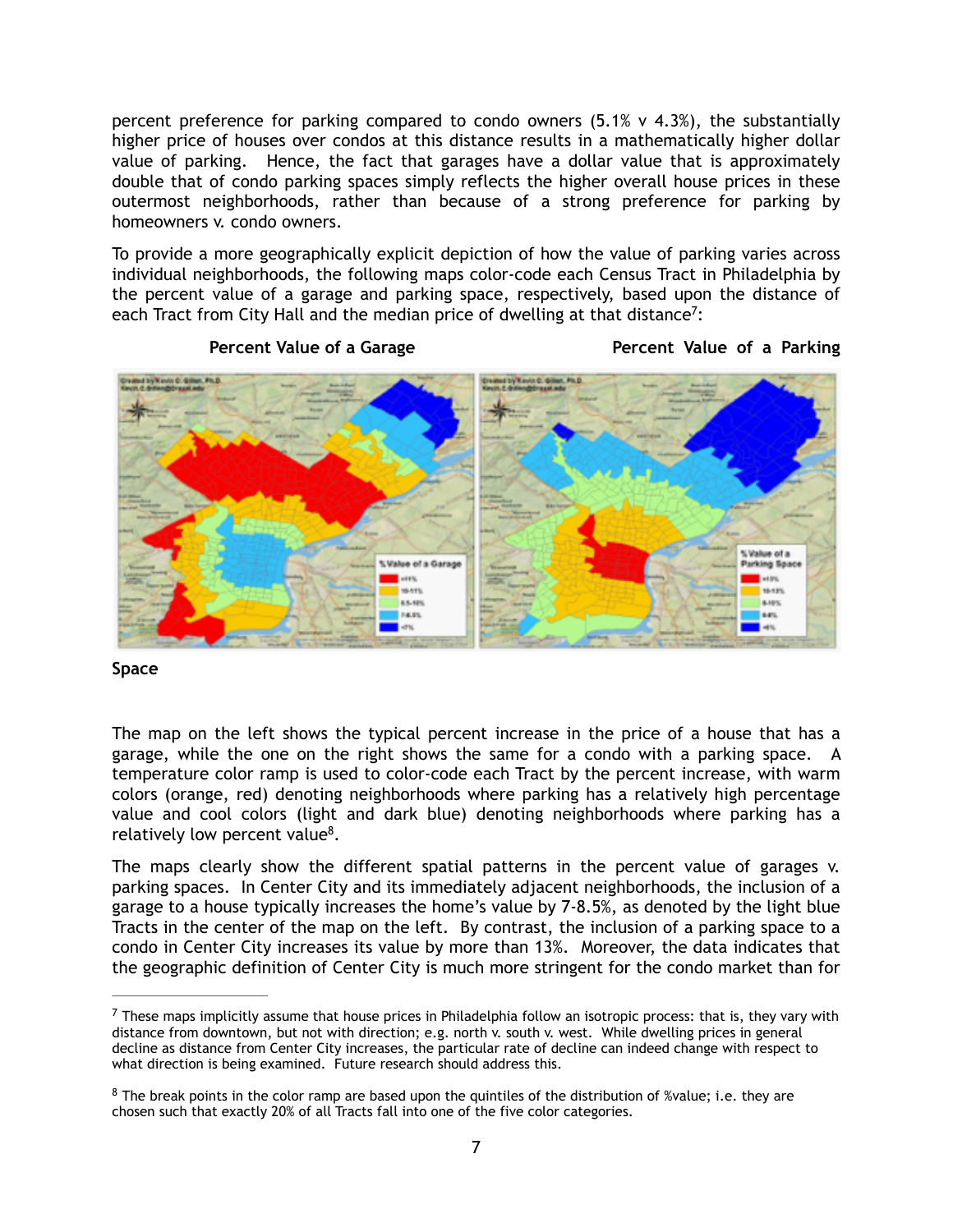the housing market, as denoted by the red area in the map on the right being smaller than the light blue area in the map on the left.

As you move outwards from Center City, the percent value of a garage increases for houses, as Tracts transition from light blue to green to orange and then to red, which denotes those areas where the percent value of a garage is highest: >10% of a house's value. The opposite is true for condo parking spaces, which decline continuously in percent value as distance from core Center City increases, before hitting their bottom of less than 6% in the outermost (and low-density) neighborhoods of Northwest and Northeast Philadelphia.

To demonstrate how this variation changes when percent values are converted to dollar values, the following maps show the typical dollar value of a garage v. parking space, using the same color scheme as in the percent value maps. However, for extra visual impact, the height of each Tract is extruded by the dollar value of its parking, with taller Tracts representing areas where the dollar value of a garage or parking space is relatively high.



As expected, the high red tracts in Center City are those neighborhoods where parking (whether garage or space) commands the highest dollar premium. However, this dollar value for condos appears to be somewhat higher than for houses, as evidenced by the fact that the red Tracts in the map on the right appear to be higher than the red Tracts in the one on the left. And, this dollar value for condos also appears to decline more slowly than for houses as distance from downtown increases. This likely reflects the fact that providing parking for condo dwellers in Center City is more expensive than providing garage spaces for houses: condo parking spaces in Center City are overwhelmingly located in mid-to-high-rise parking ramps—or even underground—which are both far more expensive structures to build than a single one-story ground-level garage. However, despite the fact that condo parking seems to command both a higher and (geographically) broader price than garage parking does for houses, both types of parking steadily decline in their dollar value as distance from Center City increases, as evidenced by the drop in the height of each Census Tract as this distance increases.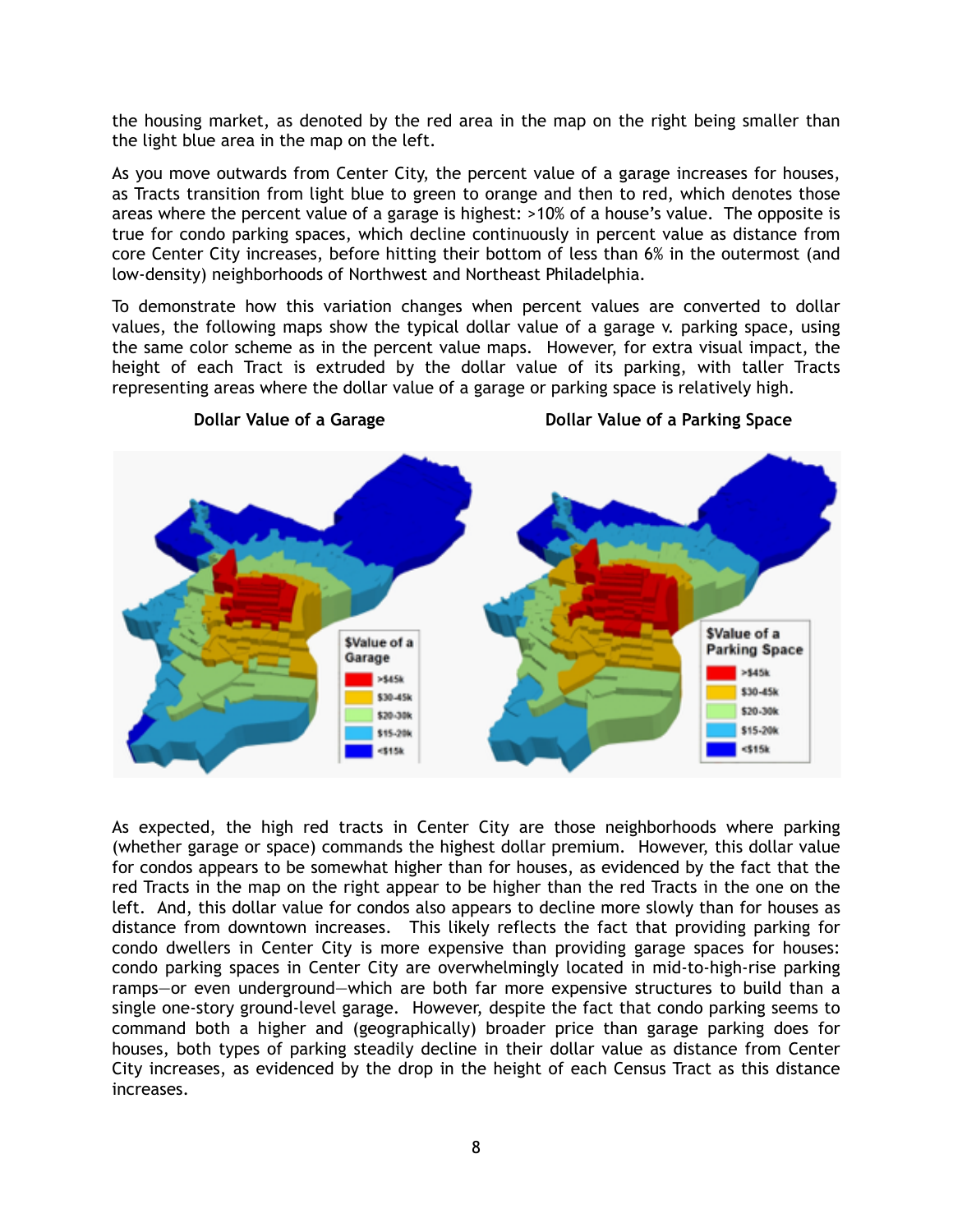In summary, the results strongly indicate that Philadelphians do place a real value on parking, and are willing to (implicitly) pay a real dollar price for it. However, this value can vary significantly by type of parking, density and the location of the dwelling that the parking is attached to. While the dollar price of parking is highest in the high-density and expensive location of Center City, the highest preference for parking is actually from homeowners in the traditional (but transitioning) working-class rowhome neighborhoods that are between three and eight miles from core Center City. For condo owners, the willingness-to-pay for parking declines steadily in both percent and dollar value with distance from Center City. This willingness-to-pay can be interpreted as how much residents are willing to pay for a parking space, and can thus help to inform how much the city can charge for parking and what homebuilders can expect homebuyers to pay for a dwelling that includes a parking space.

What further implications does this have for the proposed bill mandating additional parking for any new housing development? The effects of this bill, if implemented, are likely to be most strongly felt by four groups: developers, existing residents, future residents and city (elected) officials:

- **For developers:** these results present clear and explicit numbers for what buyers of houses and condos in Philadelphia are willing to pay for private parking. If these prices exceed what it costs you to provide a parking space, then you can pass the cost of the bill's mandate onto the eventual buyers or renters of your project. If not, then there will be a strong incentive to build fewer—but larger and more upscale units—at a given site, in order to both reduce the number of parking spaces you are obligated to provide while simultaneously amortizing the cost of parking over a higher-priced dwelling. In the extreme, if there is no feasible price point at which the cost of the parking mandate can be passed on to buyers, then the project may have to be foregone altogether. Which choice you make will affect the other three stakeholders.
- **For existing residents:** If developers can easily and completely pass on the cost of additional parking to consumers, then the direct impact on you will be minimal. However, if this cannot be done, and they elect to build fewer, but larger and more upscale units in your neighborhood, this will have the desirable result of reducing parking congestion in your neighborhood, but at the undesirable consequence of increasing and accelerating gentrification. There will be fewer residents moving in than otherwise, but their higher incomes and higher property values will likely cause your property tax bill to go up and many traditional neighborhood retailers to be replaced by more upscale ones (goodbye McDonald's and Shop-Rite, and hello Starbucks and Whole Foods). This in turn will increase the desirability of your neighborhood for other high-income households, resulting in another round of upscale homebuilding, and further making the neighborhood less affordable and more gentrified. At the other extreme, if this mandate is onerous enough to kill any sizable new homebuilding altogether, this will drive down land values—and hence all property values—in these neighborhoods. While this may solve the problems of gentrification and parking congestion, it will be at the price of reducing your home's value, and perhaps leading to neighborhood decline and disinvestment altogether as existing homes continue to depreciate away without being replaced by new homes.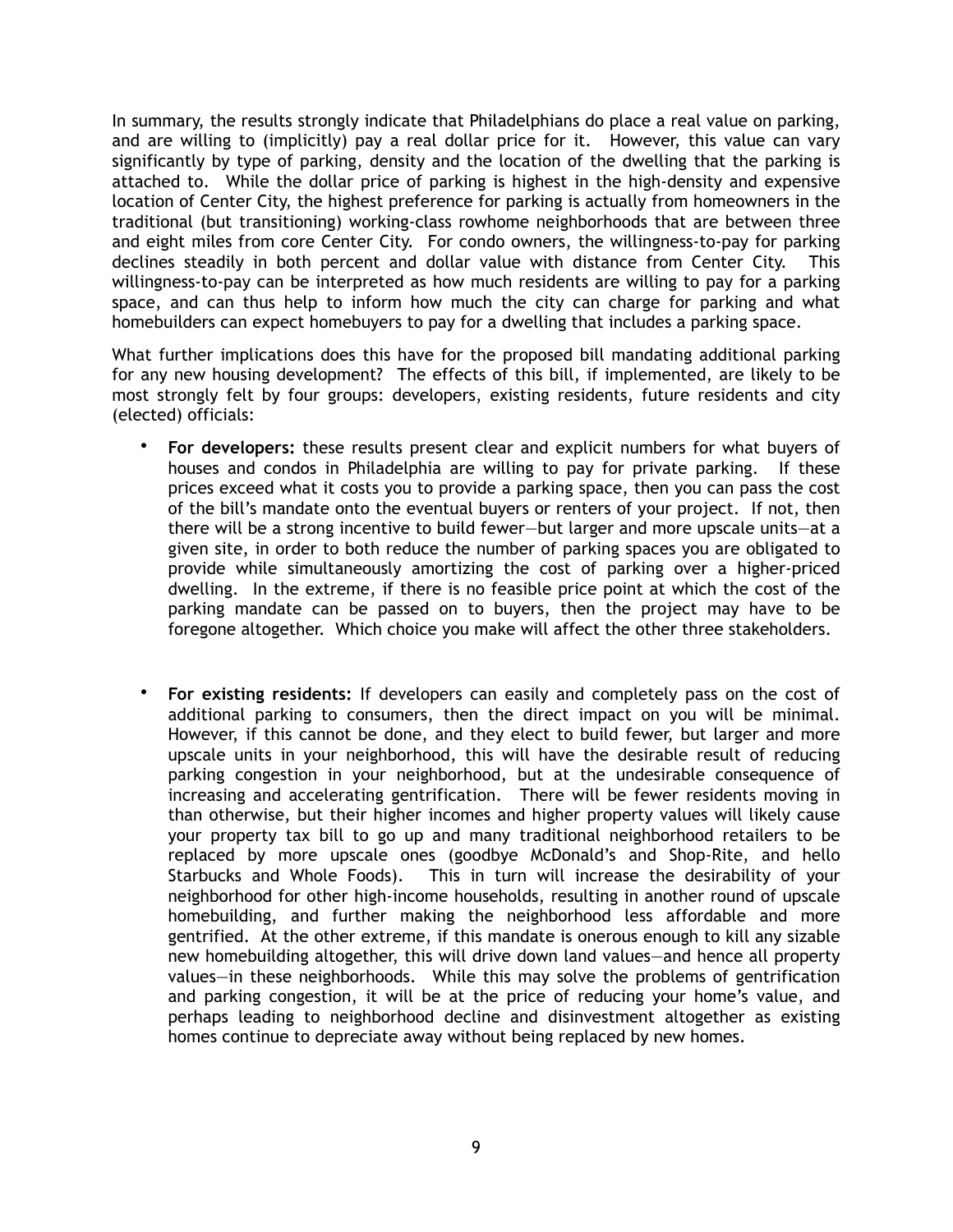- **For future residents:** Developers will try to pass this cost on to you, and perhaps rightly so since it is your decision to move into these neighborhoods that is straining the supply of existing parking. If so, then future new housing in Philadelphia will cost more than it would otherwise because of the mandated addition of parking. Housing will thus consume a greater percentage of your total income, thus reducing your disposable income and thus leading to an overall lower quality of life as you are forced to reduce expenditures on other categories of spending. If you can't pay for this cost, or are just unwilling to, then this will drastically reduce the flow of future new housing in Philadelphia, and hence the flow of new residents.
- **For city officials:** The best case scenario is that future residents and homebuyers are both willing and able to pay the higher cost of housing that this bill will necessitate. Although this will leave them with less disposable income than otherwise, the fiscal impact is likely to be small; e.g. revenues from sales or liquor taxes being less than otherwise. The second-best case scenario is that developers can fully absorb the cost of the mandate themselves. However, considering that we have the highest poverty rate (25%) of any large U.S. city, the fourth-highest construction costs (source: RS Means) and a very modest inflow of new residents compared to other large U.S. cities, it seems likely that at least some of the costs of this mandate cannot be completely covered by outside parties and must be passed on to both new and existing residents. In this case, the next-best scenario is one where developers will build fewer total units, but what they do build will be larger and more upscale than they would otherwise, in order to cover the additional cost of providing parking. A consequence of this will be that Philadelphia will not only attract fewer new residents than it would in the absence of this mandate (since there will be fewer new homes and the ones that are built will be less affordable) but also that there will likely be further gentrification, and at an accelerated pace (since new home construction will be skewed to larger, more upscale and hence higher-priced units). In the worst-case scenario, in which the cost of providing parking puts any new housing projects into the red, then development will cease altogether in these neighborhoods (especially outside of Center City). The short-term outcome of this will be reduced housing wealth for existing residents, and under-investment and outright dis-investment in the housing stock of affected neighborhoods. The long-term outcome will be a reduced population, a depreciated housing stock, reduced property values and eventually a reduced tax base.

Finally, while a full review of the existing academic literature on the economics of parking mandates is outside the scope of this paper, it may be worth summarizing the main findings from one of the first and most prominent research papers<sup>9</sup> in this literature: In 1961, the City of Oakland, CA changed its zoning code to mandate that developers of new residential construction build one off-street parking space per each new dwelling unit they constructed. In 1964, a researcher at the University of Berkeley decided to examine the effects of this mandate. He collected data on construction costs, unit size, density and rents for apartment buildings constructed in Oakland between 1957 and 1963. Of these buildings, 45 were developed before the zoning change and 19 were developed afterward. He computed the average values of the property characteristics separately for

<sup>&</sup>lt;sup>9</sup> Bertha, Brian A. In Smith, Wallace F.: The Low-Rise Speculative Apartment. University of California, Berkeley: Center for Real Estate and Urban Economics.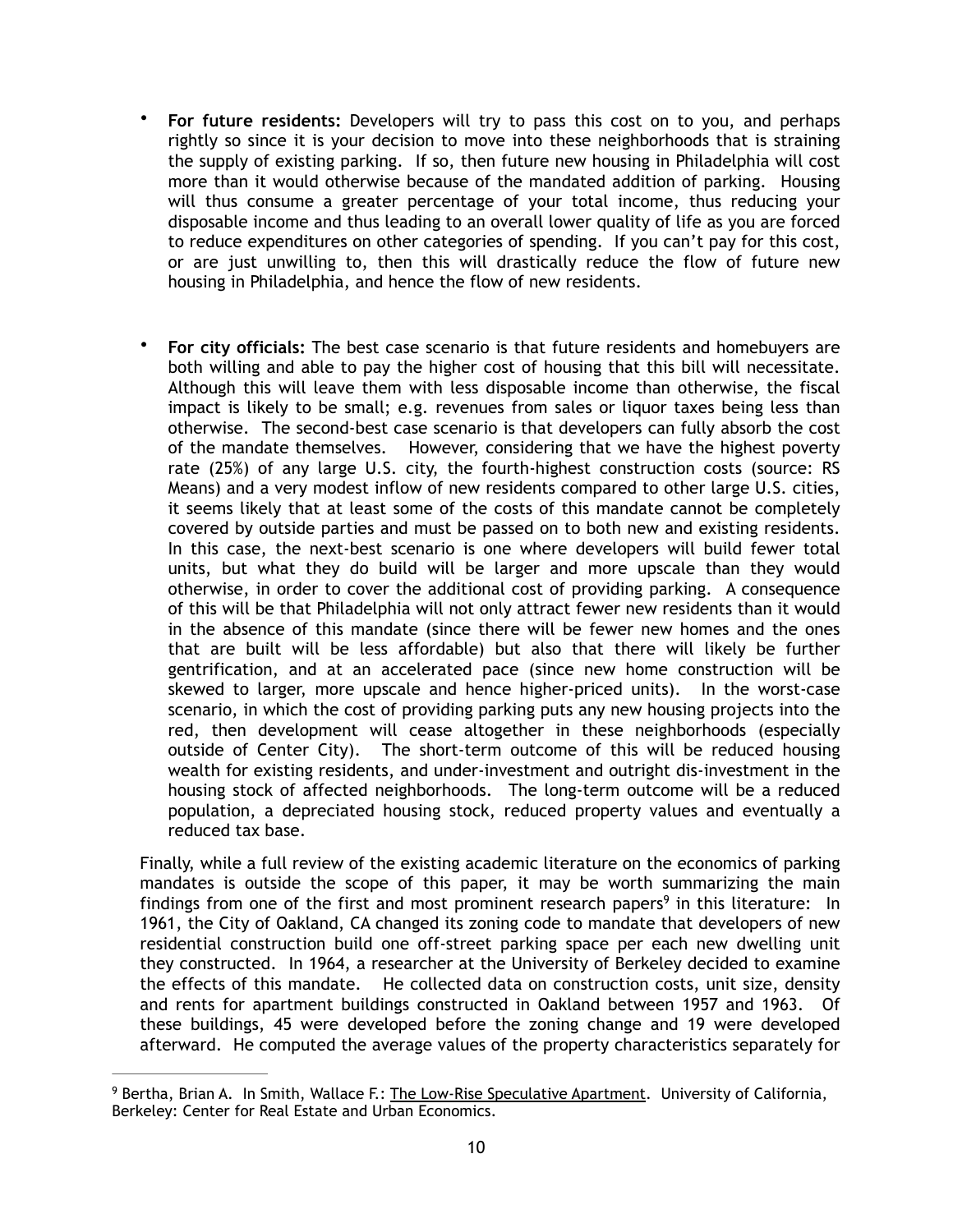pre- and post-zoning change properties and then compared them. His findings were as follows:

- 1) The median construction cost per dwelling unit was 18% higher for properties built after the zoning change.
- 2) In response, developers built fewer but larger units, resulting in lower housing density: for post-zoning change properties, the median number of units per acre dropped 30% and the median number of units per building declined 36%.
- 3) The average dwelling rent was higher for the post-change units.
- 4) Profit margins for new development were substantially reduced: the median profitability for post-change buildings was 52.2% lower than for the pre-change buildings.
- 5) Because of the reduced profit margin, construction of new housing in Oakland became skewed towards more upscale higher-priced product, and thus higher-income households, which resulted in less workforce and affordable housing being developed, and by implication, increased gentrification.

At the time of the change in its zoning law, Oakland was a predominately blue-collar city with a housing stock disproportionately composed of modest attached rowhomes of workforce housing. In other words, it was very similar to the Philadelphia neighborhoods that this bill is intending to help.

For any questions or suggestions for future research topics, please contact [Kevin.C.Gillen@Drexel.edu.](mailto:Kevin.C.Gillen@Drexel.edu)

Although Dr. Gillen holds a position as a Senior Research Fellow with the Lindy Institute for Urban Innovation at Drexel University, the findings and opinions presented in this paper are solely those of the author and do not necessarily reflect the views or opinions of either the Lindy Institute or Drexel University.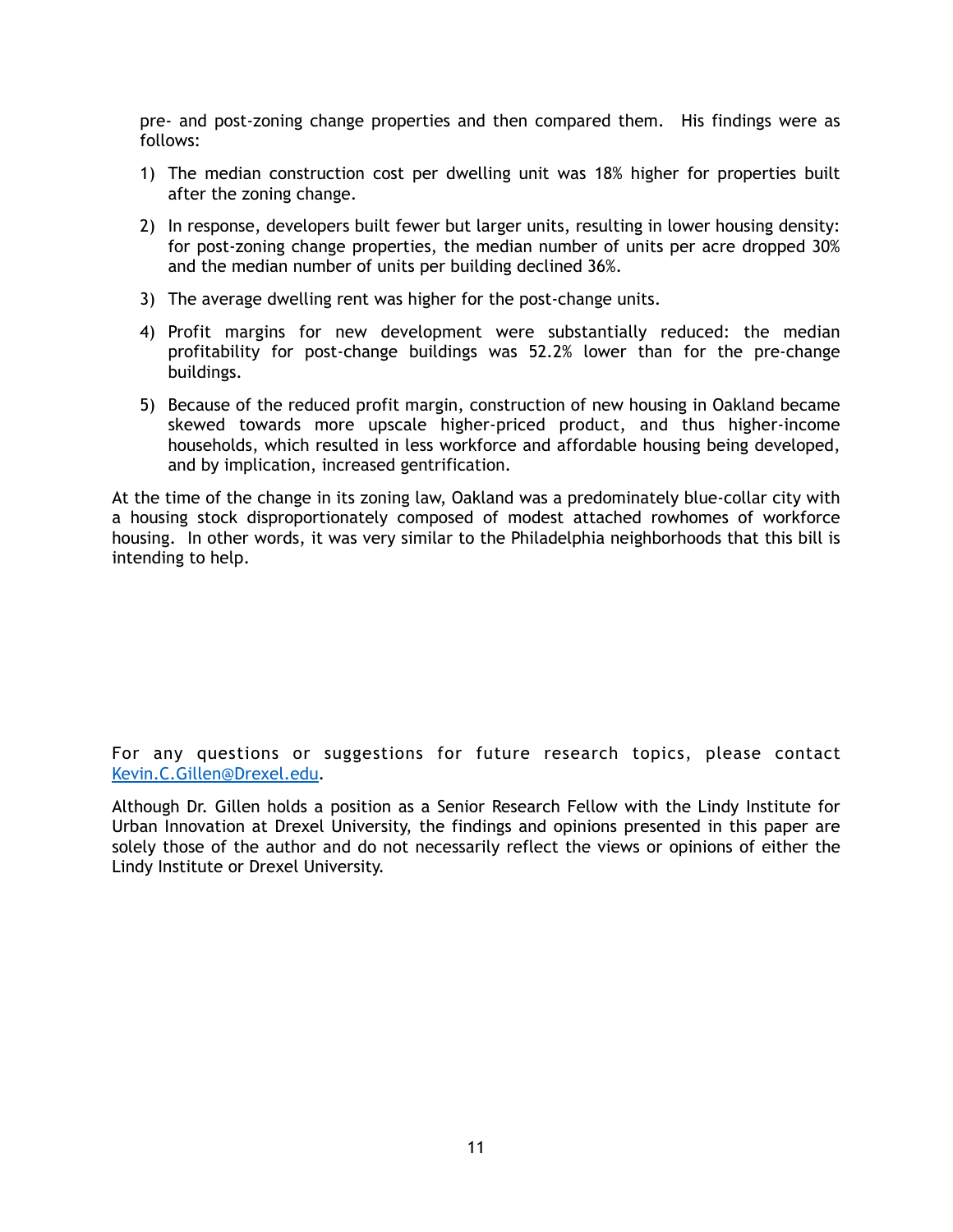## **APPENDIX**

**Regression 1:** Citywide regression measuring the average value of a parking space:

| <b>Variable</b>      | <b>Description</b>                         | Est. Coeff. |       | t Value   Adj. R-sq. | %Value | <b><i><u>SValue</u></i></b> |
|----------------------|--------------------------------------------|-------------|-------|----------------------|--------|-----------------------------|
| Garage               | $\mid$ =0 if house has no garage, =1 if it | 0.09835     | 10.49 | 84.81%               | 10.3%  | \$18,086                    |
|                      | has a garage                               |             |       |                      |        |                             |
| <b>Parking Space</b> | =0 if condo sale doesn't include a         |             |       |                      |        |                             |
|                      | $\vert$ parking space, $=1$ if it does     | 0.08513     | 1.97  | 80.14%               | 8.9%   | \$28,435                    |
|                      | include a parking space                    |             |       |                      |        |                             |

**Regression 2:** Citywide regression measuring the average value of a parking space as a function of distance from the  $CBD^{10}$ :

| <b>Variable</b>                 | <b>Description</b>                            | Est. Coeff. | t Value | Adj. R-sq. |
|---------------------------------|-----------------------------------------------|-------------|---------|------------|
| Garage in Center City           | $=$ 0 if house has no garage, $=$ 1 if it has | 0.07639     | 2.14    | 74.81%     |
|                                 | a garage and is located in CC                 |             |         |            |
| Dist CBD*Garage                 | =Distance from City Hall (in mi.)             | 0.11998     | 6.45    | 74.81%     |
|                                 | interacted with Garage variable               |             |         |            |
| Dist_CBD_sq*Garage              | =Dist_CBD squared interacted with             | $-0.00993$  | $-2.93$ | 74.81%     |
|                                 | Garage variable                               |             |         |            |
| Parking Space in<br>Center City | $=$ 0 if condo sale doesn't include a         |             |         |            |
|                                 | parking space, $=1$ if it does include a      | 0.13351     | 2.97    | 77.10%     |
|                                 | parking space and is located in CC            |             |         |            |
| Dist_CBD*Parking                | =Distance from City Hall (in mi.)             | $-0.07959$  | $-3.46$ | 77.10%     |
|                                 | interacted with Parking variable              |             |         |            |
| Dist_CBD_sq*Parking             | =Dist_CBD squared interacted with             | $-0.03289$  | 0.25    | 77.10%     |
|                                 | Parking variable                              |             |         |            |

The dataset used to estimate the value of a garage contained 19,933 arms-length sales of single-family homes that occurred since 2012.

The dataset used to estimate the value of a parking space contained 9,061 arms-length sales of residential condo units that occurred since 2012.

Note: Because a semi-log regression specification was used and the fixed effects for parking took values of zero or one, the resulting coefficients for these effects had to be exponentialized and then have one subtracted for them to obtain the true percent value of parking. For example, the coefficient for the simple citywide value of a garage is 0.098355. Exp(0.098355)-1=0.103354=10.3%, which is what the regression results indicate how much the inclusion of a garage increases the average price of a house in Philadelphia. For details, see: [Kennedy](http://www.jstor.org/stable/i331320)**,** P. E. (1981). Estimation with correctly interpreted dummy variables in semilogarithmic equations. *American Economic Review*, 71, 801.

<sup>&</sup>lt;sup>10</sup> "CBD"=Central Business District, the center of which is designated as Philadelphia's City Hall.